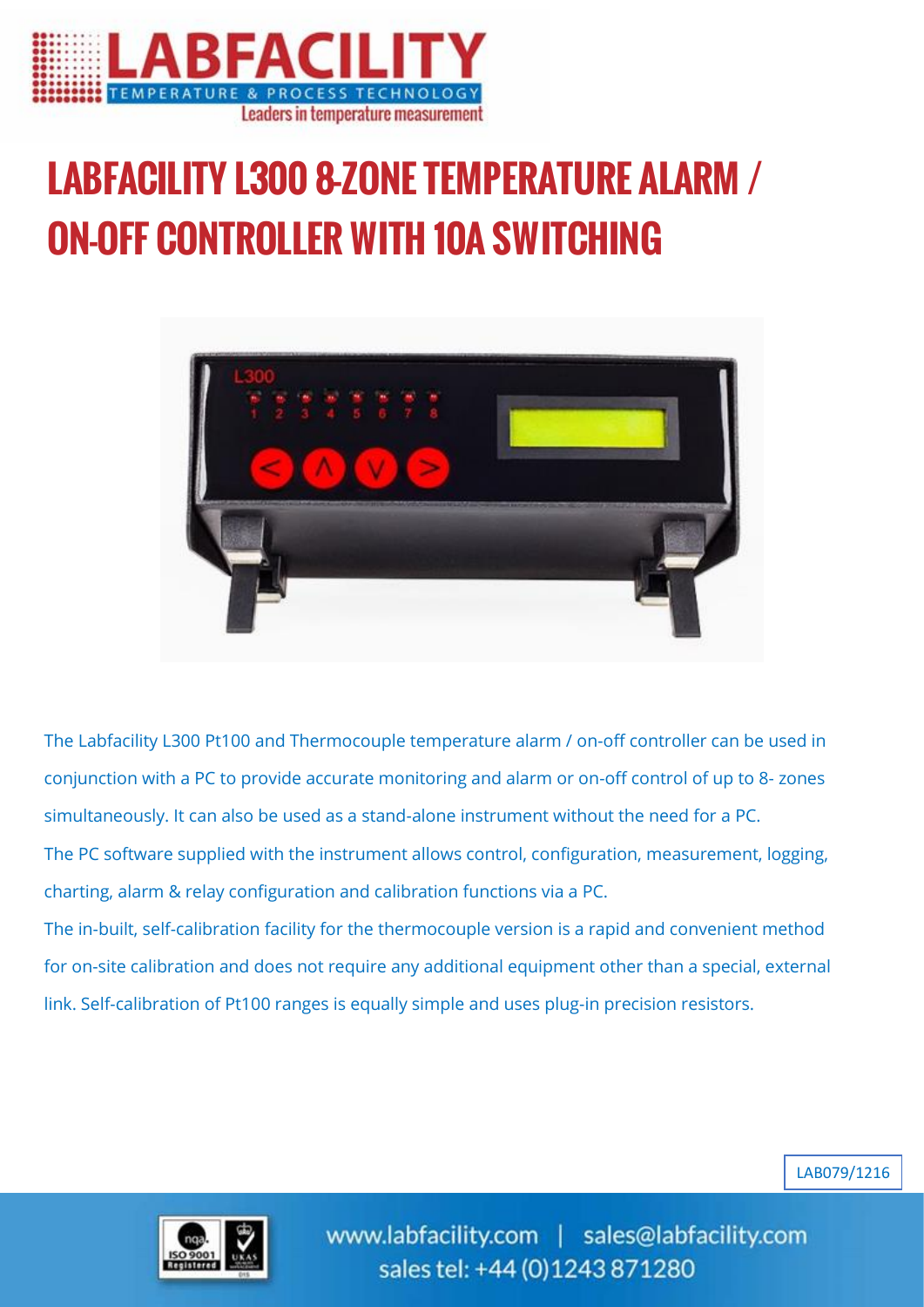- *● Low cost – high performance*
- *● USB PC interface*
- *● 8 thermocouple (type J,K,T,E,N,R,S& B) or Pt100 (3 wire) inputs*
- *● Built-in display for selected channel or all channels auto-scrolling*
- *● Resolution 0.1°C on display, 0.01°C in software*
- *● Self-calibration feature*
- *● Select °C / °F*
- *● PC software included for remote control and measure, logging, configuration and calibration*
- *● 8 x configurable change-over relays 10A/250V*
- *● Simple operation*
- *● CE marked*
- *● RoHS compliant*
- *● 2 year warranty*

## **Applications**

- ✦ Food preparation ✦ Storage facilities ✦ Technical educational establishments
- ✦ Environmental ✦ R&D ✦ Heating & ventilation setup ✦ Building & energy management
- ✦ Instrumentation laboratories ✦ Experimentation ✦ Refrigeration/freezer plant monitoring
	- ✦ Museums and Galleries

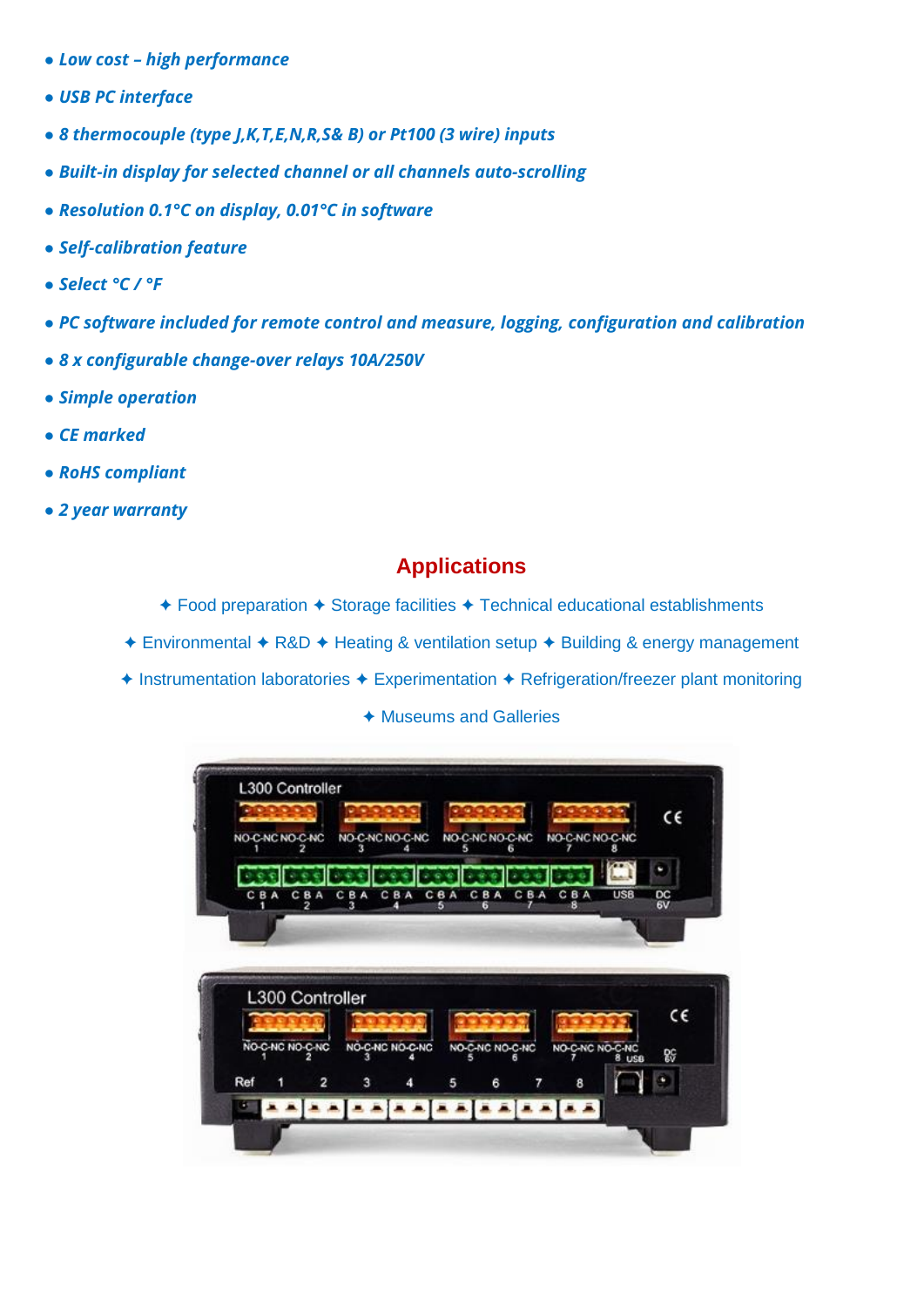### **Specification at an ambient temperature of 20°C**

#### **Measurement**

Input / Ranges

Thermocouple to IEC 584

Type J -200°C to 750°C Type K -200°C to1200°C Type T -200°C to 350°C Type E -200°C to 900°C Type N 0°C to 1300°C Type R 0°C to 1760°C Type S 0°C to 1760°C Type B 300°C to 1800°C Pt100 to IEC751, 3 wire -200°C to 850°C *Note: all inputs are non-isolated and sensors must be of insulated construction.*

| <b>Accuracy</b>                                         |                                                                                                                                                                             |
|---------------------------------------------------------|-----------------------------------------------------------------------------------------------------------------------------------------------------------------------------|
|                                                         | Thermocouples J K T E & N better than +/- $0.1^{\circ}$ C +/-0.1% of range -100 $^{\circ}$ C to span (Zero to span Type N) +/-<br>0.15% of range -101 to -200°C (J K T & E) |
| Thermocouples R S & B                                   | better than+/-0.1°C +/-0.15% of range                                                                                                                                       |
| Linearisation                                           | ±0.05°C                                                                                                                                                                     |
| Pt100 range                                             | better than $\pm 0.05^{\circ}$ C $\pm 0.1\%$ of range                                                                                                                       |
| Zero drift                                              | ±0.01% of span per °C                                                                                                                                                       |
| Span drift                                              | ±0.01% of span per °C                                                                                                                                                       |
| <b>Display</b>                                          | LCD, backlight                                                                                                                                                              |
| Display resolution                                      | Thermocouple ranges 0.1°C, Pt100 range 0.01°C                                                                                                                               |
| Indication                                              | Channel No., measured temperature (°C or °F)                                                                                                                                |
| Reference junction<br>compensation for<br>thermocouples | Automatic, accurate reference<br>junction compensation is incorporated<br>for thermocouple ranges                                                                           |
| Self-calibration                                        | User facility incorporated. The instrument auto-calibrates on every A/D cycle *                                                                                             |
| Sensor open circuit<br>detection & indication           | <b>Upscale indication</b><br>妻<br>60000000                                                                                                                                  |
|                                                         |                                                                                                                                                                             |

ž

Ambient operating 0 to 50°C temperature